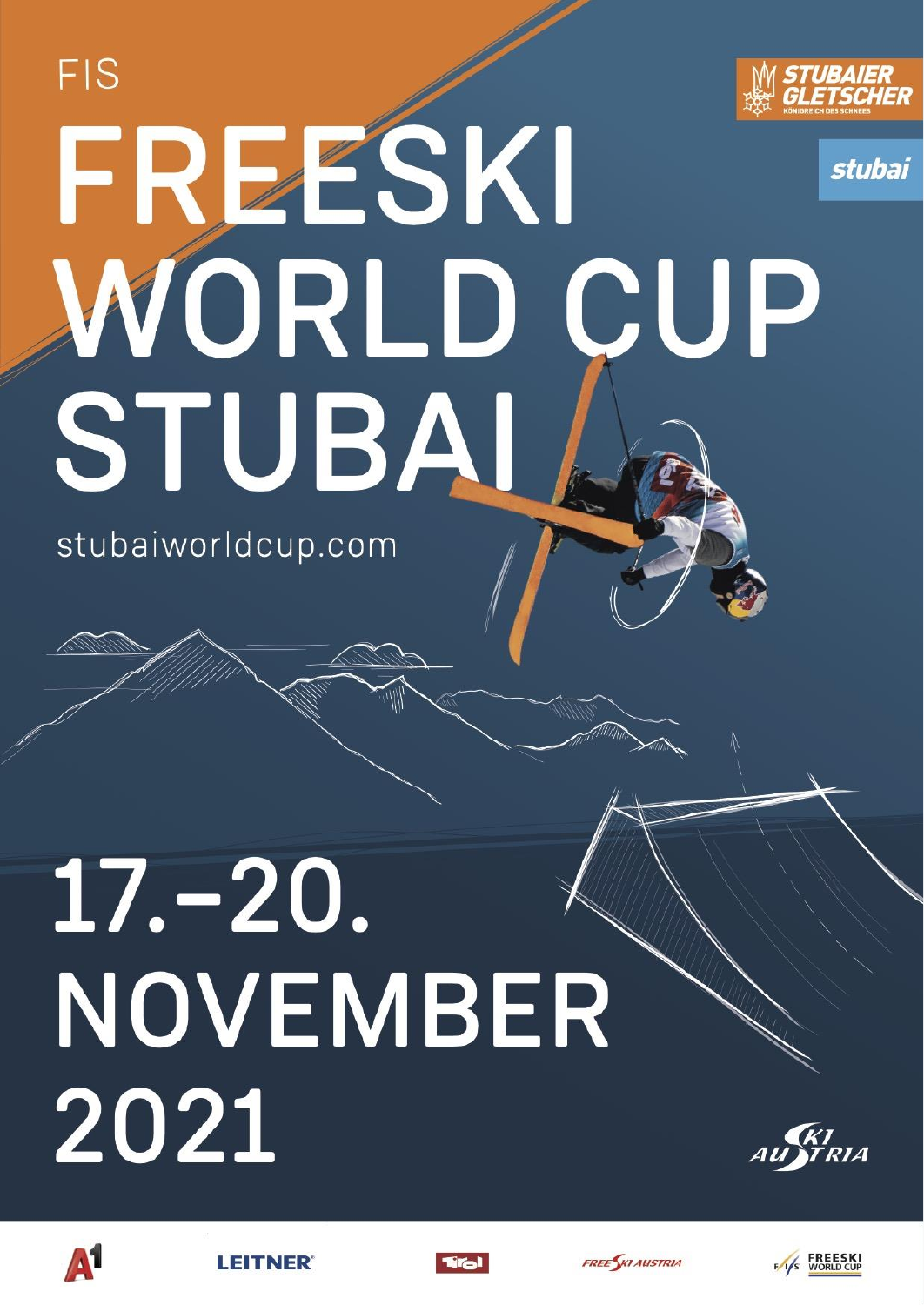



#### **TEAM INVITATION**

On behalf of the Austrian Ski Federation, the Stubai valley and the Stubai Glacier ski resort, we are pleased to invite all teams to attend the 5.FIS Freeski World Cup Stubai. The event will be held in accordance with the International Ski Federation (FIS) rules for competitions & World Cup from November 17-20, 2021.

The event starts on Wednesday, November 17, with the first official practice. Another official training is scheduled for November 18. Friday, November 19 is the qualification day for men and women. Finals take place on Saturday, November 20, 2021. There is no reserve day in case of bad weather.

#### **COVID-19 SITUATION**

To ensure the health and safety of all athletes and team personnel, the LOC is working in accordance with the Regional and National Health regulations as well as with FIS to proceed all relevant information and recommendations. The LOC and FIS Event Task Force is monitoring all developments. Please find the corresponding measurements in a separate document via link here: [COVID-19 Prevention Guidelines and Recommendations for teams for the](https://medias3.fis-ski.com/pdf/2022/FS/8101/2022FS8101C19P.pdf)  [FIS Freeski World Cup Stubai 2021 \(continuously updated\)](https://medias3.fis-ski.com/pdf/2022/FS/8101/2022FS8101C19P.pdf)

All competitors must have their medical insurance (ICR art 212) which shall cover COVID-19 medical treatment expenses.

#### **REGISTRATION**

Entries will only be accepted from National Ski Associations following FIS quotas and rules for slopestyle events. Entries are open now and must be submitted to the OC using the FIS online registration system within the mentioned deadlines and please keep in mind the 60 day deadline (20 of September) as maximum field sizes will be applied if needed as by W.C rules. Please read carefully the W.C. quota sheets and procedures. Please make sure that all athletes have a valid FIS license.

Tiral

The World Cup rules are available on the FIS website.

**Provisional entry deadline September 20, 2021. Final entry deadline November 9, 2021.**

**EXACTERBESKI**<br>EXACTER WORLD CUP





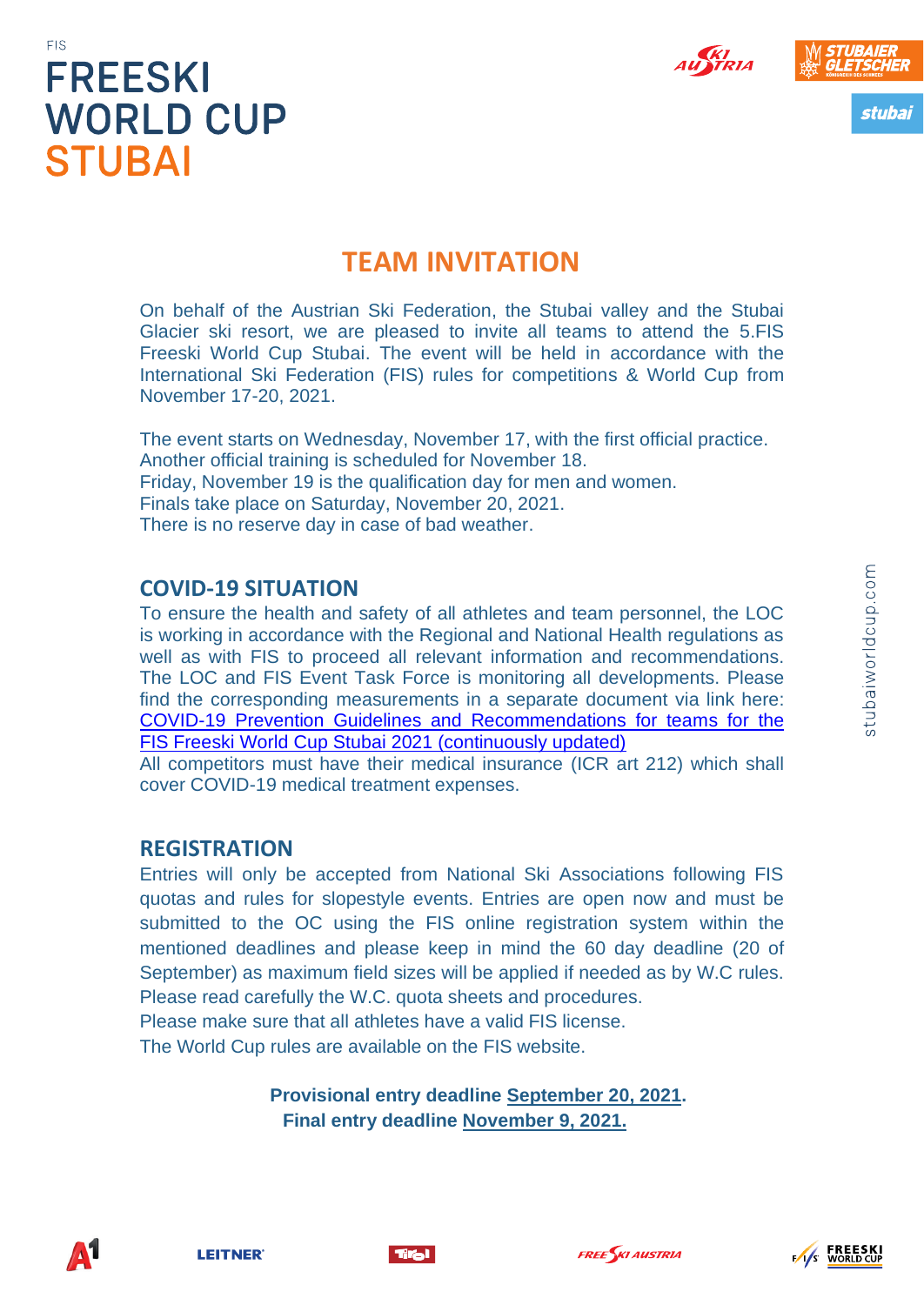



#### **EVENT ORGANIZER CONTACT**

For any event related questions please contact: Erich Flatscher, mail@erichflatscher.com, +43 664 451 20 88

#### **LOCATION**

The Stubai valley is located roughly 15 km from the Tyrolean provincial capital, Innsbruck. The valley extends more than 35 km deep into the mountains cape of the Stubai Alps, where the glacier ski resort "Stubaier Gletscher" is located. The Stubai Glacier is home to one of Europe's finest terrain parks, the "Stubai Zoo", which has earned an excellent reputation within the international freestyle scene.

#### **MORE INFORMATION**



#### **ACCOMODATION**

Team accommodation at CHF 80,- per day per person according to the FIS World Cup rules will be offered for the dates of the official program. Additional officials or accompanying persons and staff will be charged with CHF 110, per day per person. According to World Cup rule 2.2.1.3.

For all bookings please contact the tourism office directly. Please note that accommodation at the FIS rate is available for the dates of the program only:

> **Arrival: Tuesday, November 16 Departure: Sunday, November 21**

Early arrivals and late departures are subject to availability and are not available at the FIS rate.









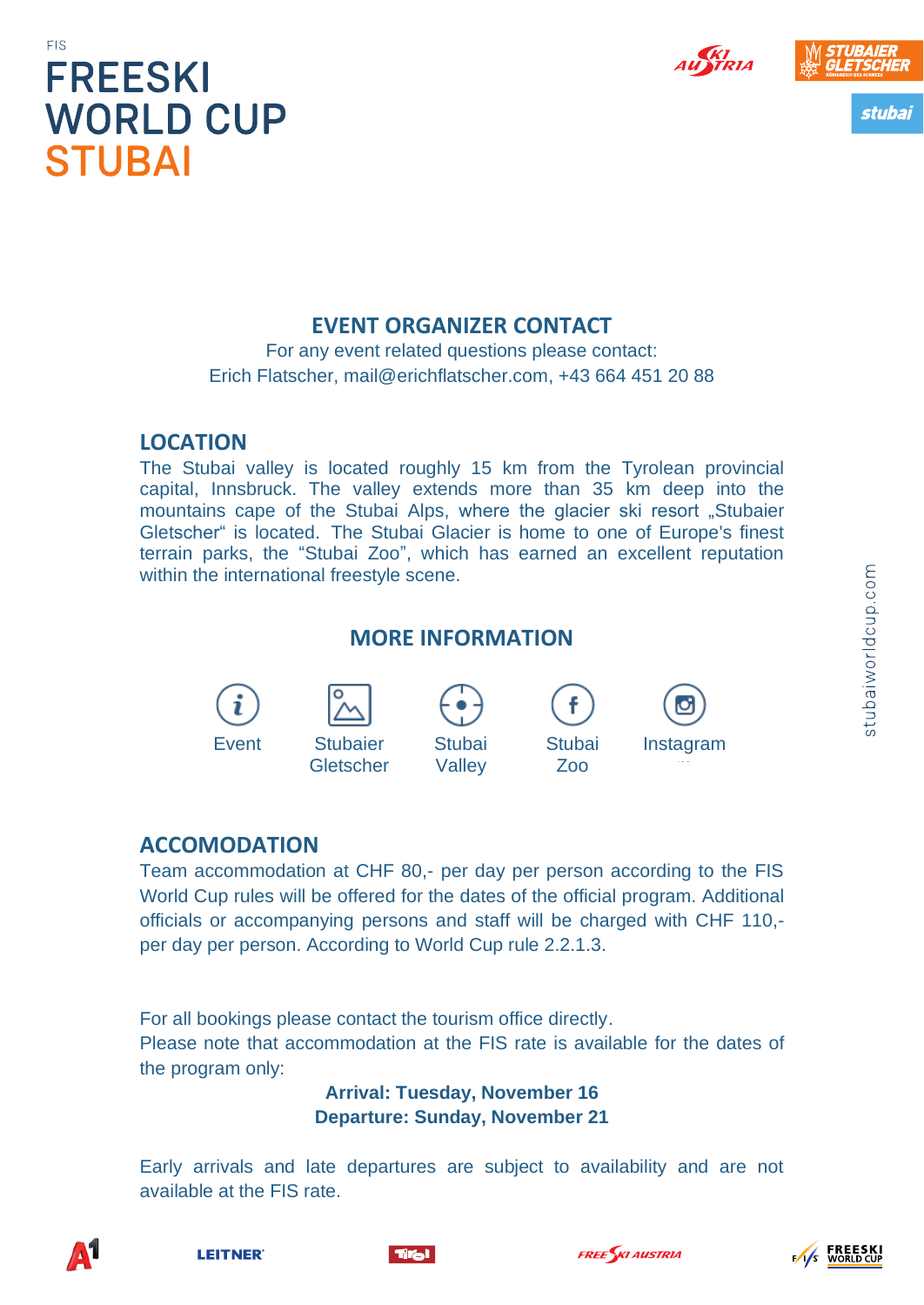



The rate has to be paid directly to the tourism office. Any extras must be paid by the teams or athletes themselves. A credit card is requested at your arrival at the hotel for deposit. If applicable, parking fees have to be paid at the hotel directly.

The FIS rate can only be guaranteed for bookings made until September 20, 2021.

We have blocked rooms at the official event hotel, the "Happy Stubai" for you: **Hotel Happy Stubai 4\*\*\*\*, Neustift Neder**

For all accommodation bookings get in contact with Elisabeth Finger from the Tourism office.

> Elisabeth Finger – Tourism office Stubai Tirol [elisabeth.finger@stubai.at](mailto:elisabeth.finger@stubai.at?subject=SFWC%2017%20-%20Accomodation) | [http://www.stubai.at](http://www.stubai.at/) Stubaitalhaus, Dorf 3 6167 Neustift | AUSTRIA Call: +43 501 881 0

#### **ARRIVAL & TRANSPORTATION**

For travel information [click here](https://www.stubaier-gletscher.com/skigebiet/anfahrtlageparken/) or have a look at our [map.](https://drive.google.com/open?id=1Sw-PO8ryEONRfx25e1GM7QJICKA&usp=sharing) Bus connections from Innsbruck to Stubai Glacier bottom station: [click here](https://www.stubaier-gletscher.com/fileadmin/userdaten/stubaier-gletscher/dokumente/Downloads_DE/fahrplan-winterbus-17-18.pdf) Free ski bus within the Stubai Valley (starting in Schönberg). If you arrive by plane, a shuttle service can be arranged:

> Airport Shuttle Service: Four Seasons Travel [office@airport-transfer.com](mailto:office@airport-transfer.com) I [www.tirol-taxi.at](http://www.tirol-taxi.at/) Burgenlandstraße. 8 6020 Innsbruck I AUSTRIA Call: +43 512 584157

> > Local taxi service: Taxi Schwab: +43 664 2877000 Taxi Schöpf: +43 664 3116484







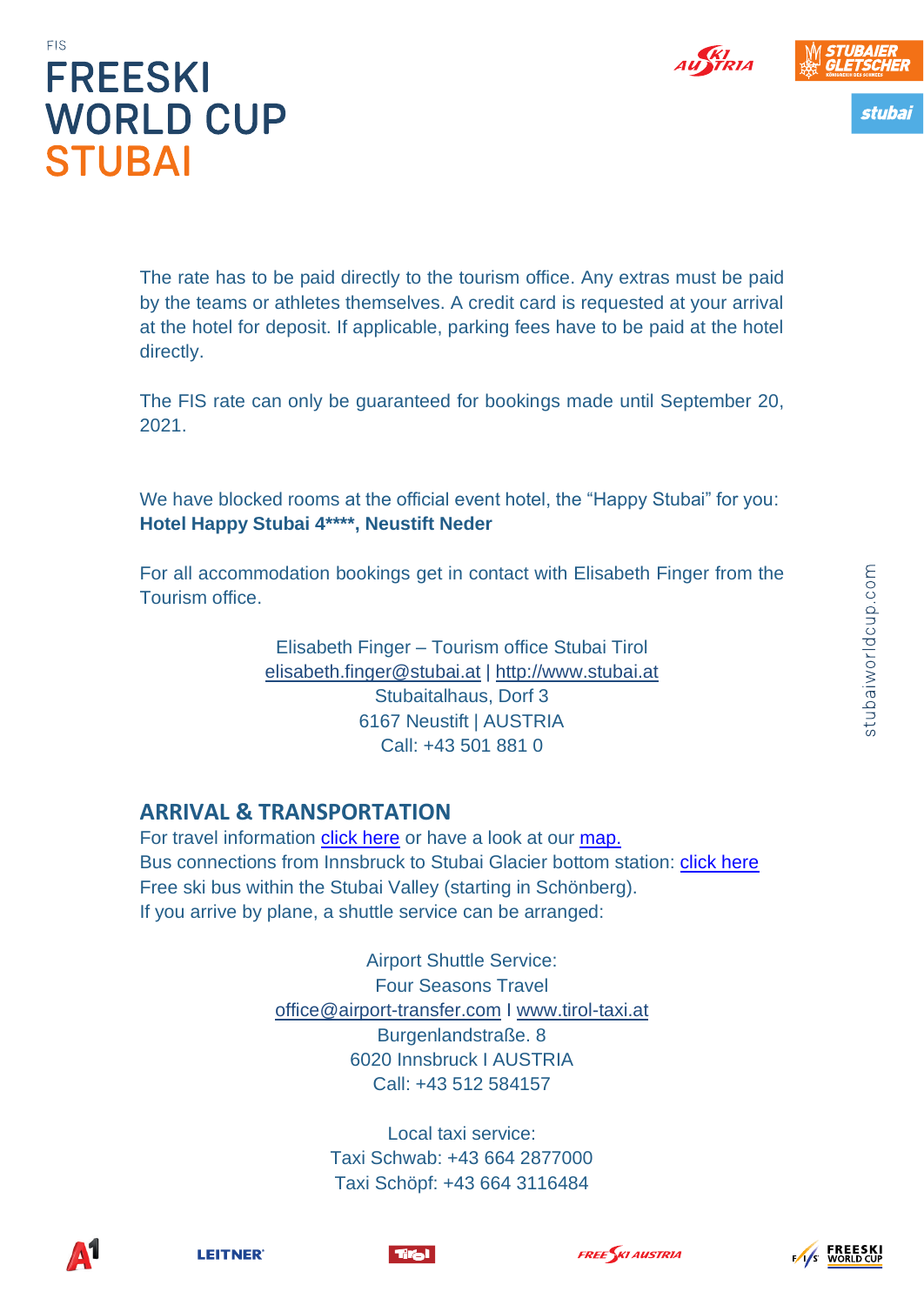



stubaiworldcup.com

#### **PARKING & TRAFFIC**

Parking at the bottom station of the 3S Eisgrat cable-car is free of charge. On the competition days, there will be a **dedicated parking area** close to the entrance for athletes and officials only. The required **parking permit** will be handed out at the registration.

Please be aware of traffic jams in the mornings on the road from Neustift to the lift station (20 km distance).

Without traffic jam it takes around **30 minutes** to get from Neustift to the bottom station. From there to the venue it's another 30 minutes.

#### **ACCREDITATION**

Registration and accreditation will be held at **Freizeitzentrum Neustift, on Nov. 16 and 17**. Please see the official event schedule for registration times. Following our covid guidelines, we ask you to only send **one representative per team** to handle the check in process for all team members before proceeding to the competition venue.

If you are planning to bring a media team with you or know of someone wishing to cover the event, please note that they must be accredited by the Stubai Freeski World Cup media office. This applies whether they are editorial media or filming for promotional purposes.

Please contact our media coordinator Susanne directly: [s.kaltenbrunner@wintersport-tirol.at](mailto:s.kaltenbrunner@wintersport-tirol.at?subject=SFWC20%20-%20Media%20enquiry)

Media accreditation requests prior to the arrival would be appreciated.

#### **ENTRY FEES**

An administrative fee will be charged for each World Cup competitor. This fee will be refundable should the event be cancelled. All fees will be collected upon check-in at the registration office. We accept debit and credit cards as well as cash.

The administrative fee is CHF 120,- (as per FIS rules) per competitor.

## FIS **FREESKI WORLD CUP STUBAI**

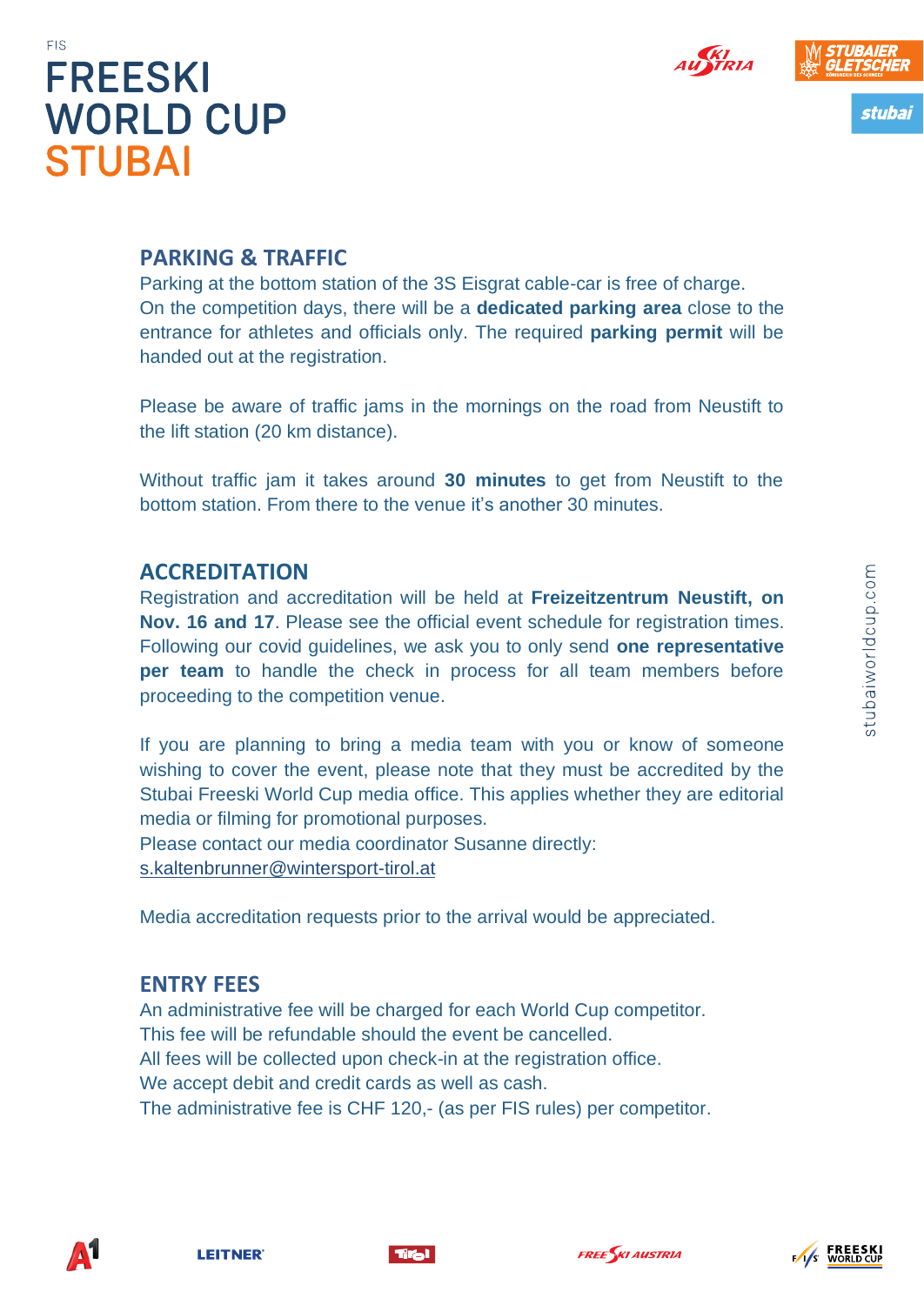



#### **LIFT TICKETS**

Lift tickets will be provided to all competitors and team officials for official training and competition days and will be distributed at the first team captains' meeting.

The number of free lift tickets given out to team officials will be relative to the team's size (as per FIS World Cup rules).

Please note that we have to collect  $\epsilon$  2,- per lift ticket as a key card deposit (cash only). Old Stubai Glacier key cards can also be returned.

#### **BIBS**

All competitors must wear bibs during all scheduled official trainings, competition and at the award ceremony. Training and competition bibs will also be allocated at the team captains meetings.

A deposit of  $\epsilon$  20,- per bib will be required in cash at the first team captains' meeting.

#### **COMMUNICATION & SOCIAL MEDIA**

We would love to share your stories from the first ever FIS Freeski World Cup Stubai and would thus be grateful for you to join in on the conversation by using the hashtags #stubaiworldcup and tagging @stubaiworldcup in your social media activities. If you would like to distribute your highlights of the event, please don't hesitate to get in touch with our media managers, who will try their best to make footage available to you.

#### **ANTI-DOPING**

Anti-doping control testing may be conducted in accordance with the rules and regulations set forth by FIS.

#### **ACCIDENT INSURANCE**

All competitors must have their own medical insurance.

The organizing committee, sponsors, suppliers, their agents, employees and volunteers, the FIS and the Austrian Ski Federation decline any responsibility for accidents, damaged or lost equipment and second and third party claims during the event.







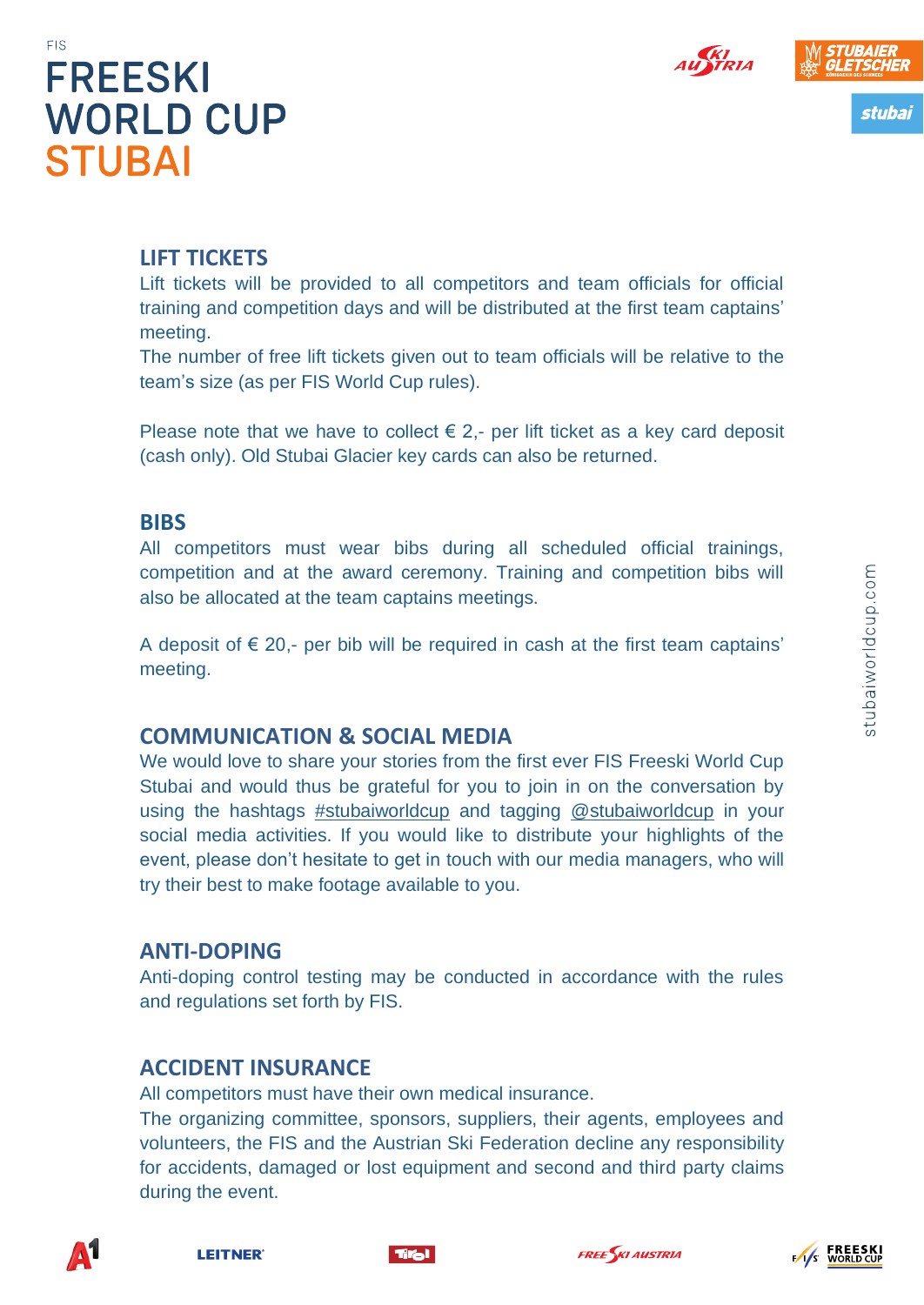



#### **LIABILITY**

All athletes, officials and members of National Associations who attend and participate in the event shall do so at their own risk.

The organizing committee, sponsors, suppliers, their agents, employees and volunteers, the FIS and the Austrian Ski Federation shall not be responsible for any losses or injuries incurred or suffered by any athlete, official or other person in conjunction with the organizing and staging of the event.

#### **FIRST TEAM CAPTAINS' MEETING**

The first team captains' meeting will be held on

**Tuesday, November 16 , 7:00pm CET**

at

**Freizeitzentrum Neustift Stubaitalstraße 110, 6167 Neustift im Stubaital.**

#### **TRAINING**

The official training days are scheduled for November 17 and November 18. Additional training will take place before each heat during competition, on November 19 and 20.

#### **SANCTIONING**

Athletes must have a valid FIS license to compete.

#### **AWARD CEREMONY**

Medal ceremonies will take place on the mountain immediately after the competitions' final. Podium placing athletes are obliged to attend these ceremonies and should be available for media interviews and athlete signings immediately after the awards.



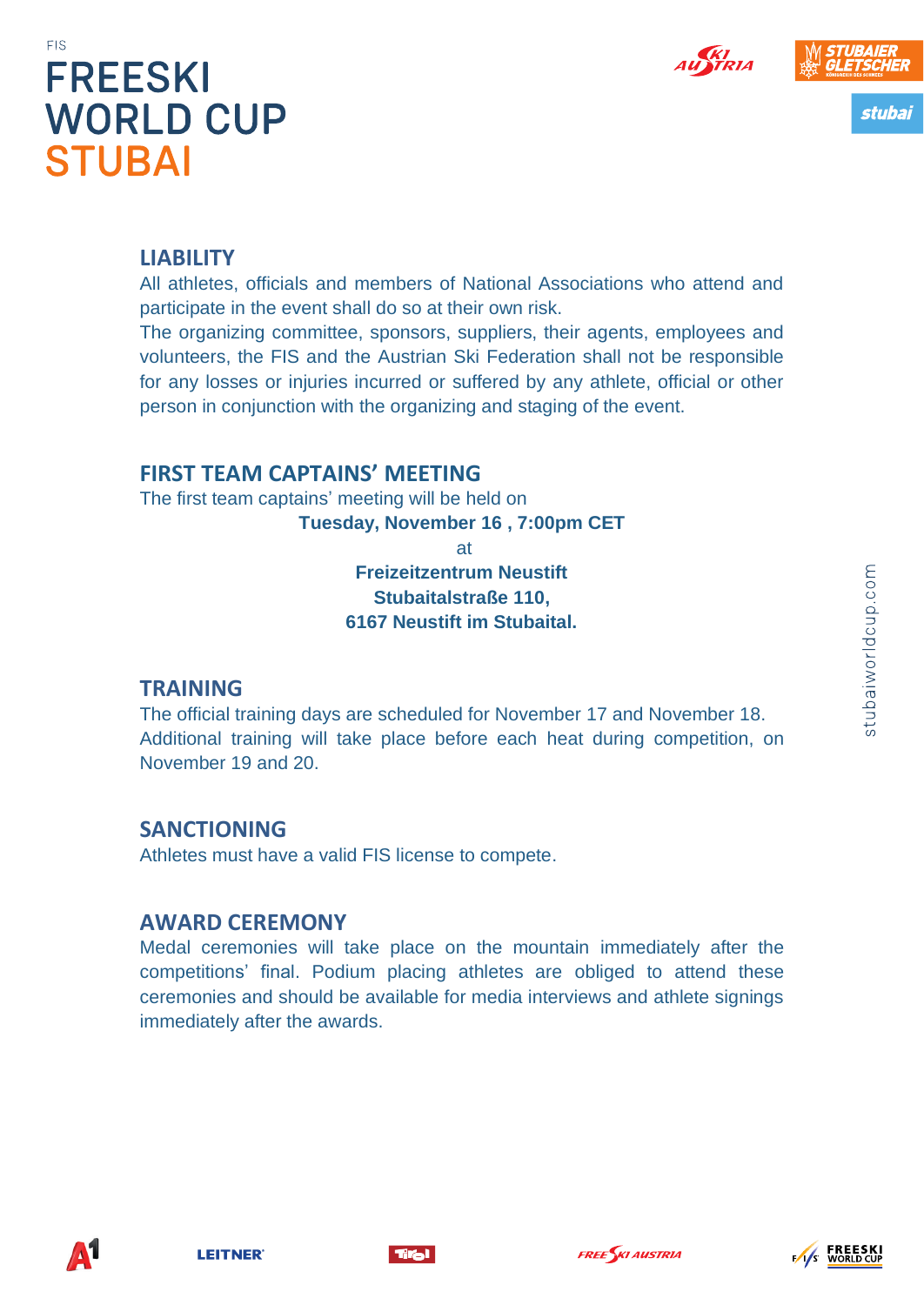





**FIS** 

#### **PRIZE MONEY**

The total prize purse for Slopestyle is **CHF 50,000** per FIS rules and payments. The prize money breakdown is in accordance with the FIS rules and all money transfers will be made electronically within 7 business days after the event.

In order to process the money transfers accordingly, we ask you to **review and doublecheck** the **bank account information** for each athlete at the FIS Member Section.

Prize money breakdown according to FIS rule 2.4.1

| <b>Place</b>           | <b>Amount CHF</b> | % of Total |
|------------------------|-------------------|------------|
| 1 <sup>st</sup> place  | 11,250            | 45.00%     |
| $2nd$ place            | 5,875             | 23.50%     |
| 3rd place              | 3,125             | 12.50%     |
| 4 <sup>th</sup> place  | 1,500             | 6.00%      |
| 5 <sup>th</sup> place  | 750               | 3.00%      |
| 6 <sup>th</sup> place  | 625               | 2.50%      |
| $7th$ place            | 563               | 2.25%      |
| 8 <sup>th</sup> place  | 500               | 2.00%      |
| 9 <sup>th</sup> place  | 437               | 1.75%      |
| 10 <sup>th</sup> place | 375               | 1.50%      |
| <b>Total</b>           | 25,000            | 100.00%    |

[According to World Cup rule page 9, rule 1.2.10 / 1.2.10.1 and page 22 rule](https://assets.fis-ski.com/image/upload/v1591792318/fis-prod/assets/document-library/fs-sb-fk-documents/WC_RULES_FS_SB_FK_2020_21.pdf)  [2.4 and 2.4.2](https://assets.fis-ski.com/image/upload/v1591792318/fis-prod/assets/document-library/fs-sb-fk-documents/WC_RULES_FS_SB_FK_2020_21.pdf)

#### **DATA PROTECTION**

Please find the applicable data protection declaration via this link: [Data Protection Declaration FIS World Cup-](https://www.oesv.at/datenschutz) and World Championships [Events in Austria](https://www.oesv.at/datenschutz)



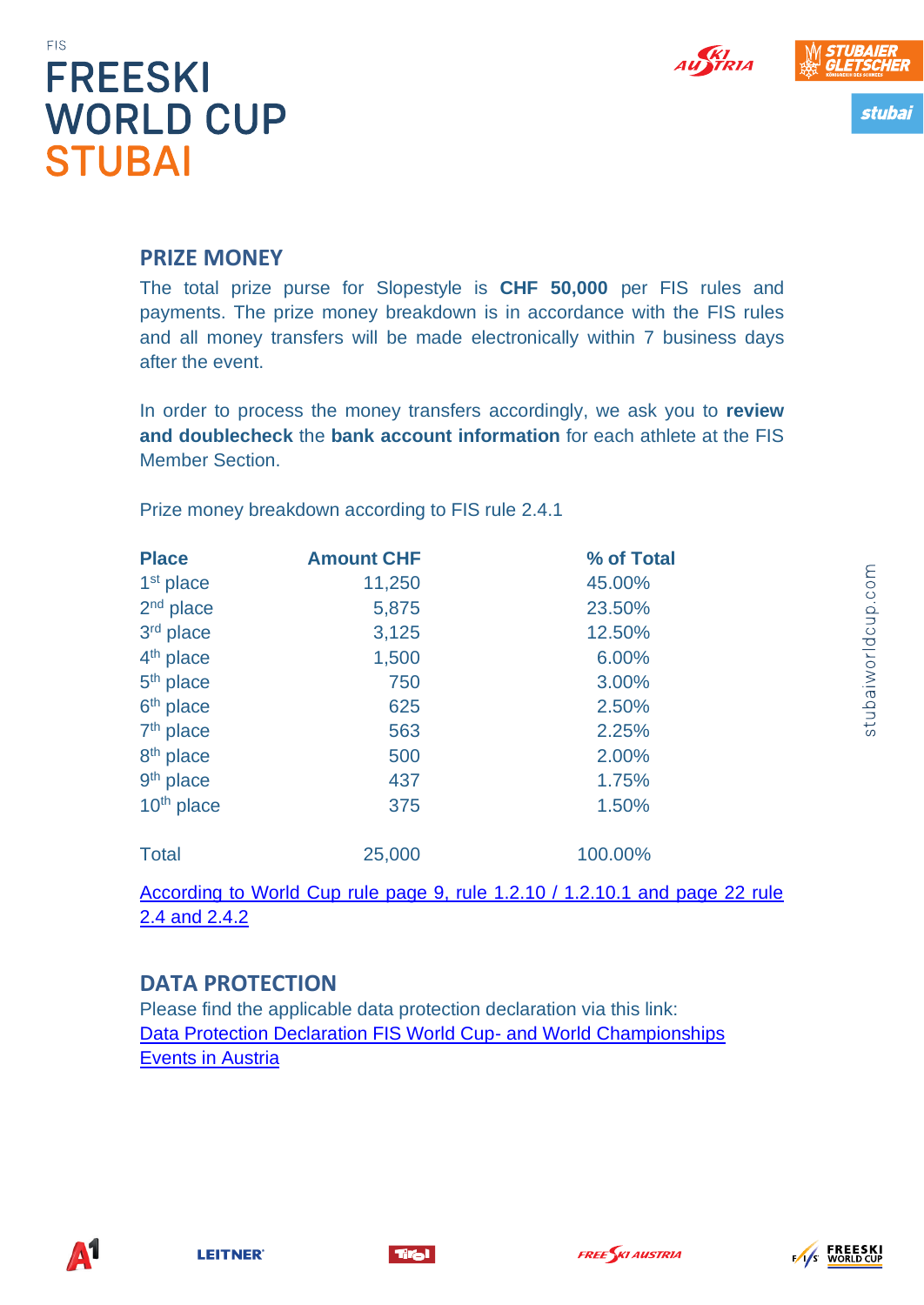



stubai

## FIS **FREESKI WORLD CUP STUBAI**

#### **SLOPESTYLE COURSE**

The competition will take place on the pro line of the Stubai Zoo terrain park. The area framed red within the park map here (not the final set-up!).







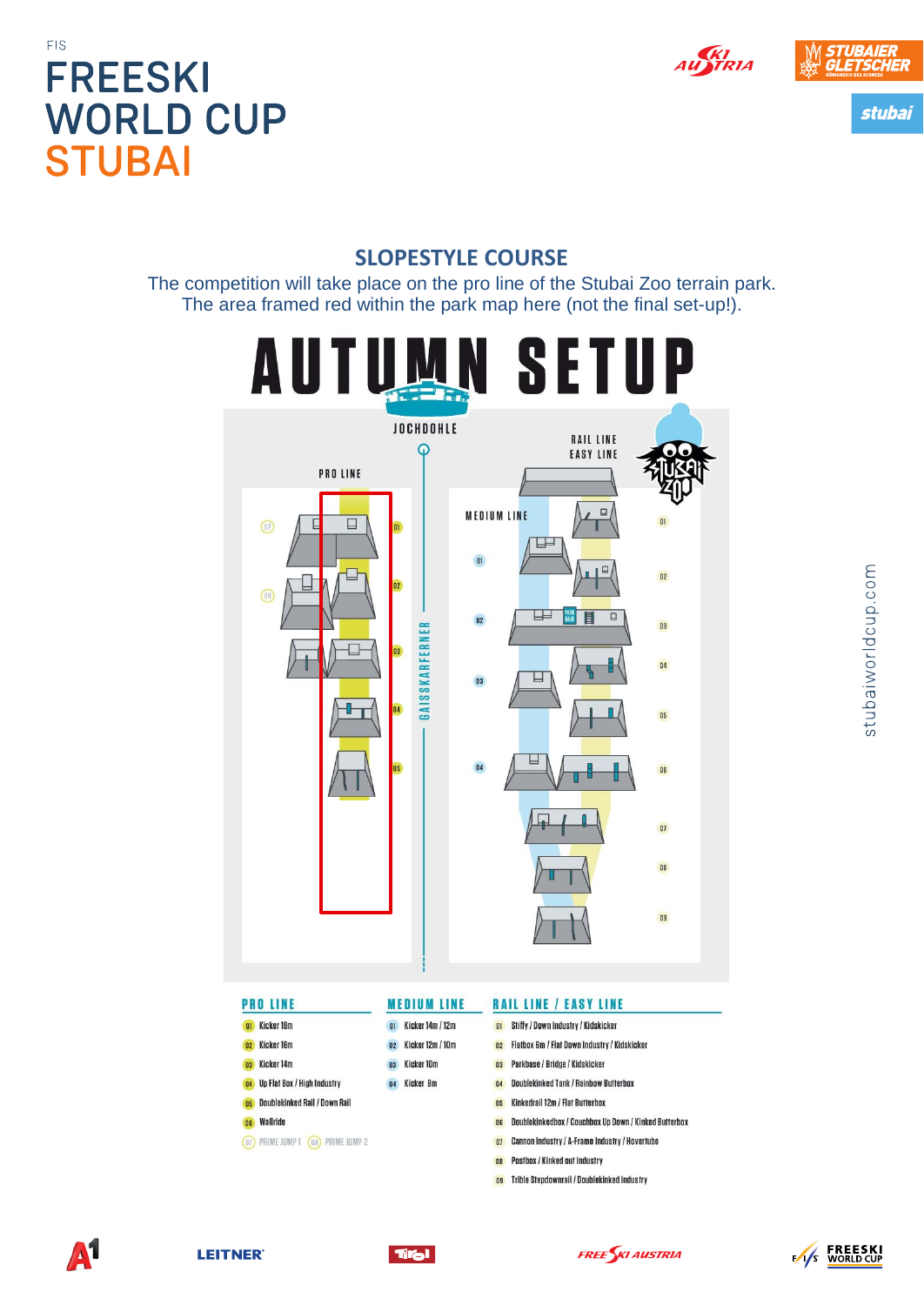



**LOCATION MAP**



#### Find a detailed overview and all important addresses on our [google map:](http://bit.ly/2weQ2if)











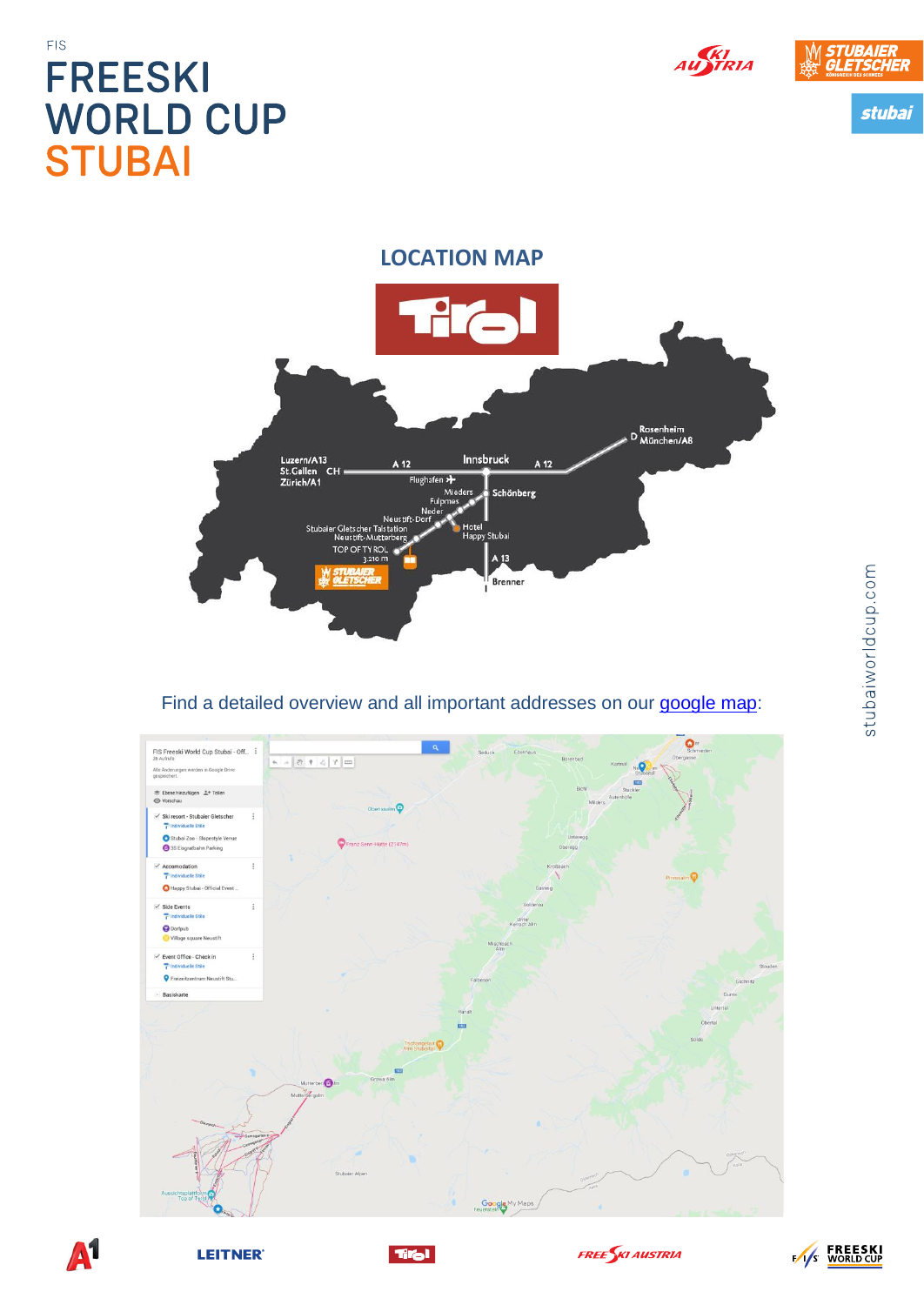



#### **SCHEDULE**

FIS Freeski World Cup at Stubai Zoo Snowpark, Stubai Glacier November 17-20, 2021

| *Schedule subject to change |               |                 |                                    |                      |
|-----------------------------|---------------|-----------------|------------------------------------|----------------------|
| <b>Start</b>                | <b>Finish</b> | <b>Duration</b> | <b>Event</b>                       | Location             |
| <b>Arrival day</b>          |               |                 | <b>Tuesday, November 16</b>        |                      |
| 16:00<br>$\sim$             | 19:00         | 03:00           | <b>Arrival &amp; Registration</b>  | Freizeitzentrum      |
| 19:00<br>$\sim$             | 20:00         | 01:00           | <b>TCM + Bib Assignment</b>        | Freizeitzentrum      |
|                             |               |                 |                                    |                      |
| <b>Training day</b>         |               |                 | <b>Wednesday, November 17</b>      |                      |
| 07:00<br>$\sim$             | 10:00         | 03:00           | <b>Arrival &amp; Registration</b>  | Freizeitzentrum      |
| $10:00 - 14:00$             |               | 04:00           | <b>SS Training Women &amp; Men</b> | Stubai Zoo           |
| $14:10 -$                   | 14:25         | 00:15           | Course review top of course        | <b>Athletes Area</b> |
| 17:00 - 19:00               |               | 02:00           | <b>Registration</b>                | Freizeitzentrum      |
| 19:00<br>$\sim$             | 20:00         | 01:00           | <b>TCM</b>                         | Freizeitzentrum      |
|                             |               |                 |                                    | vorldtup.com         |
|                             |               |                 |                                    |                      |
| <b>Training day</b>         |               |                 | <b>Thursday, November 18</b>       |                      |
| 10:00                       | 14:00         | 04:00           | SS Training Men & Women            | stu<br>Stubai Zoo    |
| 19:00                       | 20:00         | 01:00           | <b>TCM Qualification</b>           | Freizeitzentrum      |

| <b>Qualification day</b>                   |       | <b>Friday, November 19</b>       |                 |
|--------------------------------------------|-------|----------------------------------|-----------------|
| 08:50<br>09:00<br>$\overline{\phantom{a}}$ | 00:10 | <b>Women Inspection</b>          | Stubai Zoo      |
| 09:00<br>09:50<br>$\sim$                   | 00:50 | Women Training (30)              | Stubai Zoo      |
| 09:50<br>10:00<br>$\sim$                   | 00:10 | <b>Course Prep</b>               | Stubai Zoo      |
| $10:00 -$<br>10:35                         | 00:35 | <b>Women Qualification Run 1</b> | Stubai Zoo      |
| $10:35 - 11:10$                            | 00:35 | <b>Women Qualification Run 2</b> | Stubai Zoo      |
| $11:10 - 11:20$                            | 00:10 | <b>Course Prep</b>               | Stubai Zoo      |
| $11:20 -$<br>12:20                         | 01:00 | Men Training (60)                | Stubai Zoo      |
| 12:35<br>12:20<br>$\sim$                   | 00:15 | <b>Course Prep</b>               | Stubai Zoo      |
| $12:35 -$<br>13:35                         | 01:00 | Men Qualification H1 + H2 Run 1  | Stubai Zoo      |
| $13:35 -$<br>14:35                         | 01:00 | Men Qualification H1 + H2 Run 2  | Stubai Zoo      |
| 19:00<br>18:00<br>$\sim$                   | 01:00 | <b>TCM Finals</b>                | Freizeitzentrum |





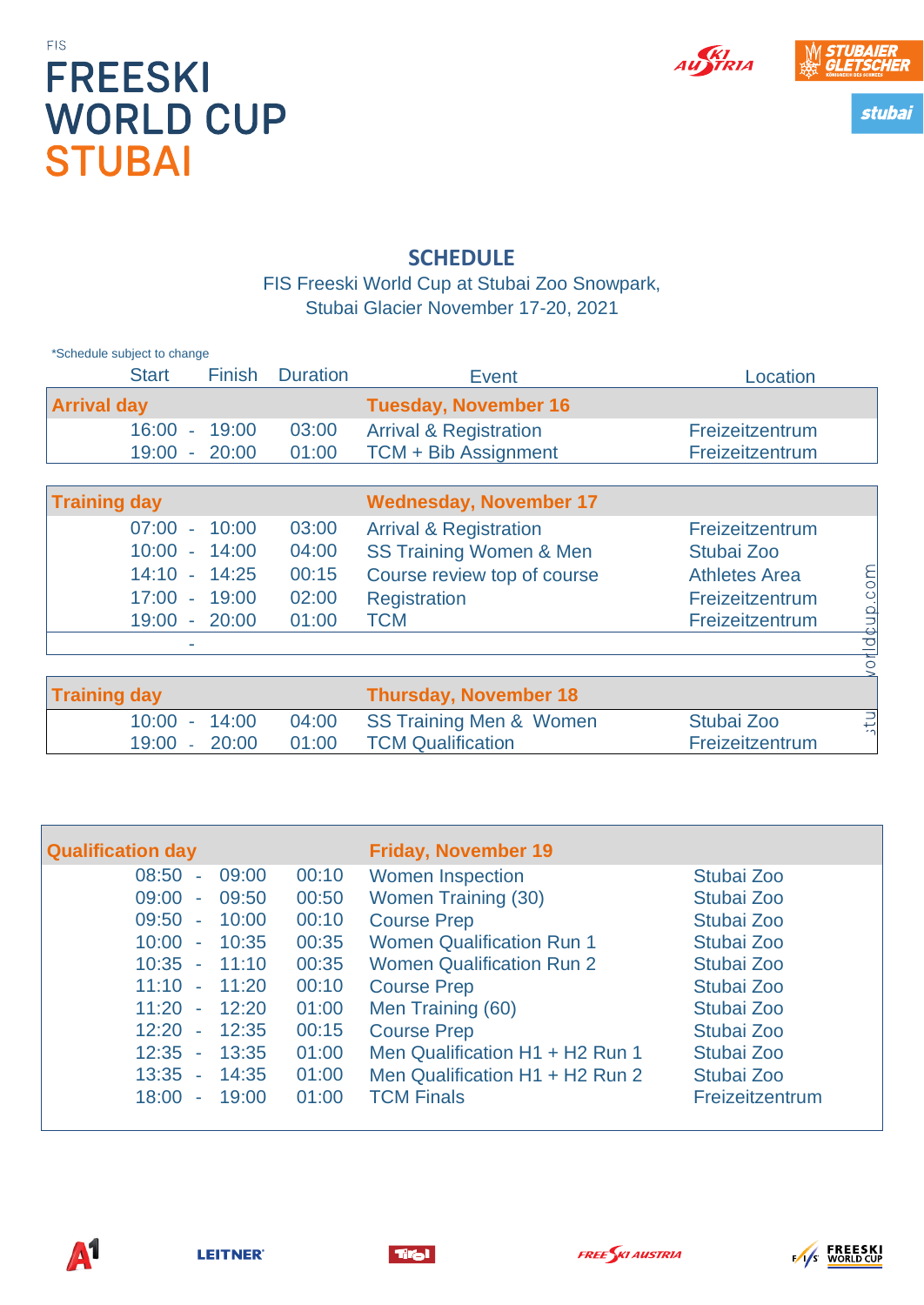



| <b>Final day</b>                  | <b>Saturday, November 20</b>                                                 |
|-----------------------------------|------------------------------------------------------------------------------|
| 10:05<br>00:15<br>09:50<br>٠      | Women and Men's Inspection<br>Stubai Zoo                                     |
| 01:00<br>$10:05 -$<br>11:05       | Women and Men's Training<br>Stubai Zoo                                       |
| $11:05 -$<br>00:15<br>11:20       | <b>Athletes Area</b><br><b>Break</b>                                         |
| $11:20 -$<br>00:16<br>11:36       | Finals Women R1 (8)<br>Stubai Zoo                                            |
| $11:36 -$<br>11:43<br>00:07       | Stubai Zoo<br><b>Break</b>                                                   |
| $11:43 -$<br>12:15<br>00:32       | Stubai Zoo<br>Finals Men R1 (16)                                             |
| $12:15 -$<br>00:02<br>12:17       | <b>Break</b><br>Stubai Zoo                                                   |
| 00:16<br>$12:17 -$<br>12:33       | Stubai Zoo<br>Finals Women R2 (8)                                            |
| $12:33 -$<br>12:35<br>00:02       | Stubai Zoo<br><b>Break</b>                                                   |
| $12:35 -$<br>13:07<br>00:32       | Finals Men R2 (16)<br>Stubai Zoo                                             |
| $13:07 -$<br>13:12<br>00:05       | <b>Awards Preparation, Top of Course</b><br><b>Athletes Area</b>             |
| $13:12 -$<br>13:17<br>00:05       | <b>Award Ceremony Women (Top3)</b><br><b>Athletes Area</b>                   |
| 00:05<br>$13:17 -$<br>13:22       | <b>Award Ceremony Men(Top3</b><br><b>Athletes Area</b>                       |
| $13:22 -$<br>13:27<br>00:05       | <b>World Cup Leader Bib Presentation</b><br><b>Athletes Area</b>             |
| 01:30<br>15:00<br>13:30<br>$\sim$ | p.com<br><b>Champions Lunch for Teams (tbc)</b><br><b>Eisgrat Restaurant</b> |

worldbu

#### **ENTERTAINMENT & SIDE EVENTS**

Due to the ongoing spread of covid-19, we don't know if any official side events will and can happen this year. Depending on final measurements we will plan accordingly and inform you at a later stage.

#### **SUSTAINABILITY**

To create a more sustainable event we would like you to consider the following points and taking action where possible:

#### **Mobility:**

Please plan your travel as ecofriendly as possible. We can support with shuttles from Innsbruck airport and train station if necessary. Please use public transport, car sharing and reduce individual traffic. Of course only as far as covid guidelines allow us at this stage.